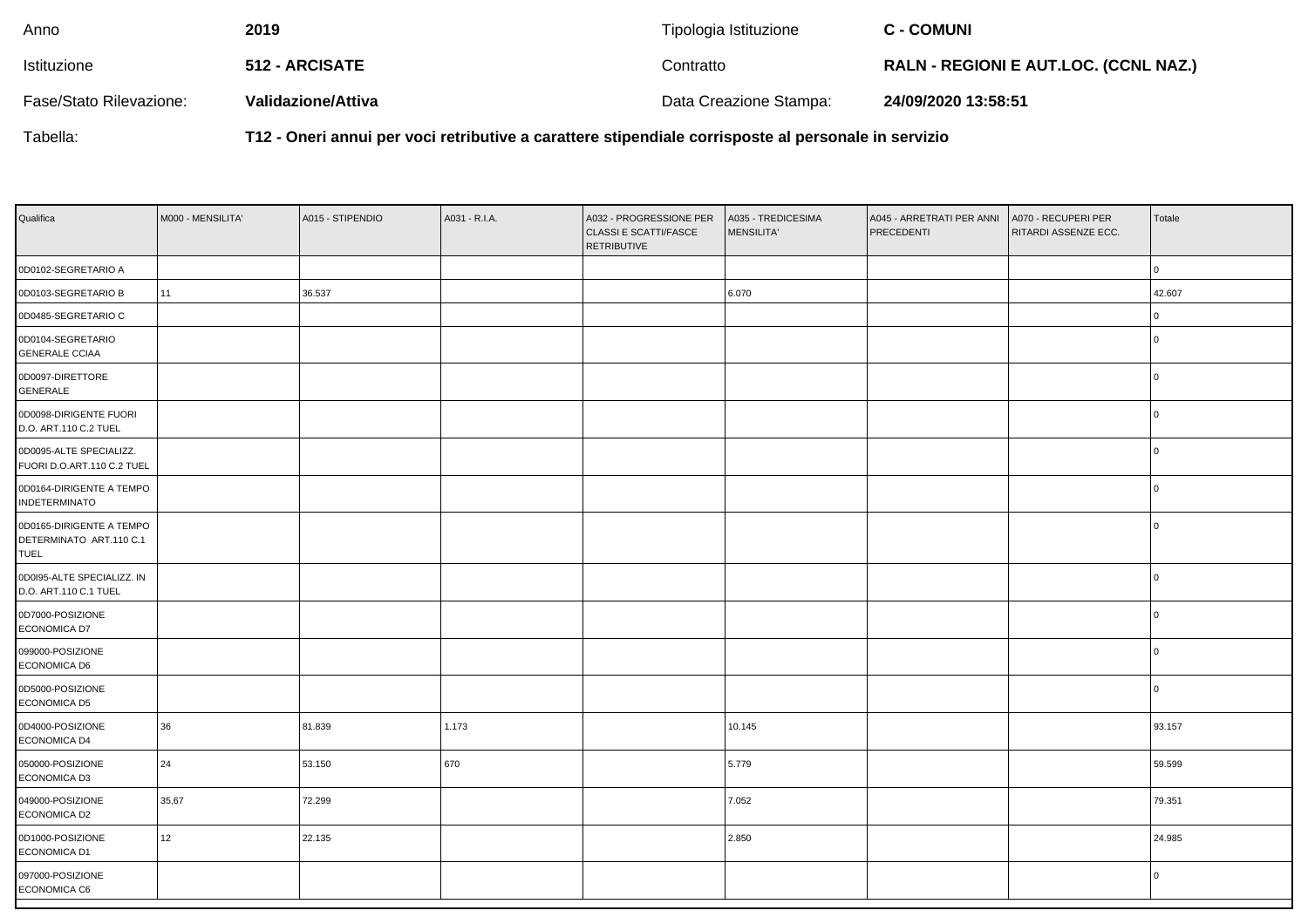| 046000-POSIZIONE<br><b>ECONOMICA C5</b>        | 12    | 22.903  | 565   | 1.969  |  | 25.437  |
|------------------------------------------------|-------|---------|-------|--------|--|---------|
| 045000-POSIZIONE<br>ECONOMICA C4               | 94    | 175.800 | 2.266 | 14.932 |  | 192.998 |
| 043000-POSIZIONE<br>ECONOMICA C3               | 36    | 64.229  |       | 5.390  |  | 69.619  |
| 042000-POSIZIONE<br>ECONOMICA C2               | 168   | 293.045 | 337   | 24.614 |  | 317.996 |
| 0C1000-POSIZIONE<br>ECONOMICA C1               | 12    | 20.344  |       | 1.707  |  | 22.051  |
| 0B8000-POSIZIONE<br><b>ECONOMICA B8</b>        |       |         |       |        |  | l O     |
| 0B7A00-POSIZ. ECON. B7 -<br>PROFILO ACCESSO B3 |       |         |       |        |  | l O     |
| 0B7000-POSIZ. ECON. B7 -<br>PROFILO ACCESSO B1 |       |         |       |        |  | l O     |
| 038490-POSIZ.ECON. B6<br>PROFILI ACCESSO B3    |       |         |       |        |  | l O     |
| 038491-POSIZ.ECON. B6<br>PROFILI ACCESSO B1    |       |         |       |        |  | l O     |
| 037492-POSIZ.ECON. B5<br>PROFILI ACCESSO B3    |       |         |       |        |  | l O     |
| 037493-POSIZ.ECON. B5<br>PROFILI ACCESSO B1    | 23,9  | 39.926  | 121   | 3.357  |  | 43.404  |
| 036494-POSIZ.ECON. B4<br>PROFILI ACCESSO B3    |       |         |       |        |  | l O     |
| 036495-POSIZ.ECON. B4<br>PROFILI ACCESSO B1    |       |         |       |        |  | l O     |
| 055000-POSIZIONE<br>ECONOMICA DI ACCESSO B3    |       |         |       |        |  | l O     |
| 034000-POSIZIONE<br><b>ECONOMICA B3</b>        | 6,33  | 14.594  |       | 837    |  | 15.431  |
| 032000-POSIZIONE<br><b>ECONOMICA B2</b>        | 30,67 | 47.351  |       | 3.971  |  | 51.322  |
| 054000-POSIZIONE<br>ECONOMICA DI ACCESSO B1    |       |         |       |        |  | l 0     |
| 0A6000-POSIZIONE<br>ECONOMICA A6               |       |         |       |        |  | 0       |
| 0A5000-POSIZIONE<br>ECONOMICA A5               |       |         |       |        |  | l O     |
| 028000-POSIZIONE<br>ECONOMICA A4               |       |         |       |        |  | l 0     |
| 027000-POSIZIONE<br>ECONOMICA A3               |       |         |       |        |  | l 0     |
| 025000-POSIZIONE<br>ECONOMICA A2               |       |         |       |        |  | l 0     |
|                                                |       |         |       |        |  |         |